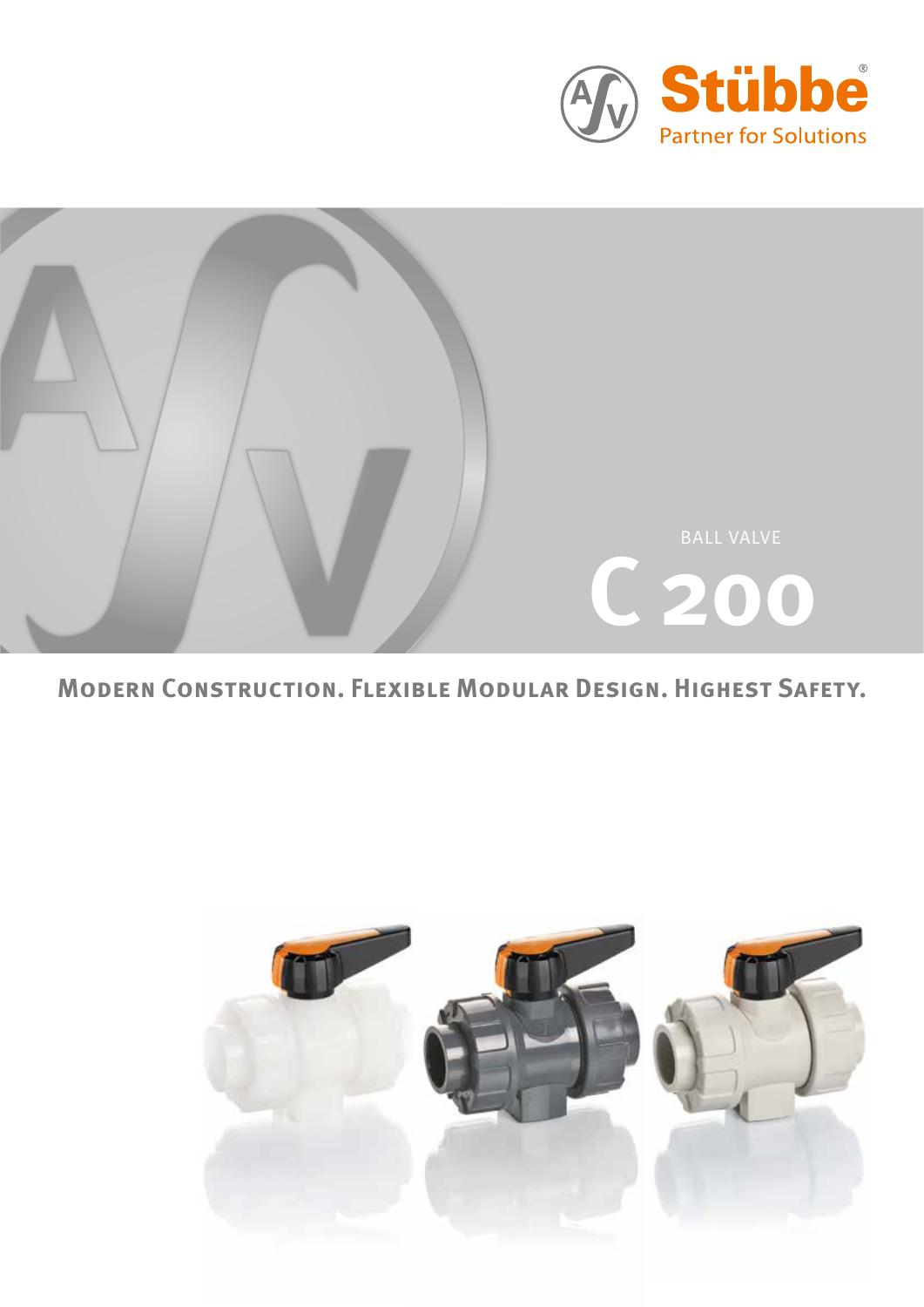# **C200 – The System At A Glance**

## **Key Facts**

- $\blacktriangleright$  high-end industrial valve
- flexible modular design with a broad range of product varieties
- $\blacktriangleright$  reliable material combinations for safe handling of aggressive media
- newly designed ergonomic hand lever with position locking device "safety guard"
- intelligent accessories and interfaces for the integration of limit switches and actuators
- $\blacktriangleright$  integrated mounting inserts





C200 with hand lever and limit switch box



C200 with electric actuator

C200 with pneumatic actuator







Double shaft seal

PTFE ball seat

Union threaded neck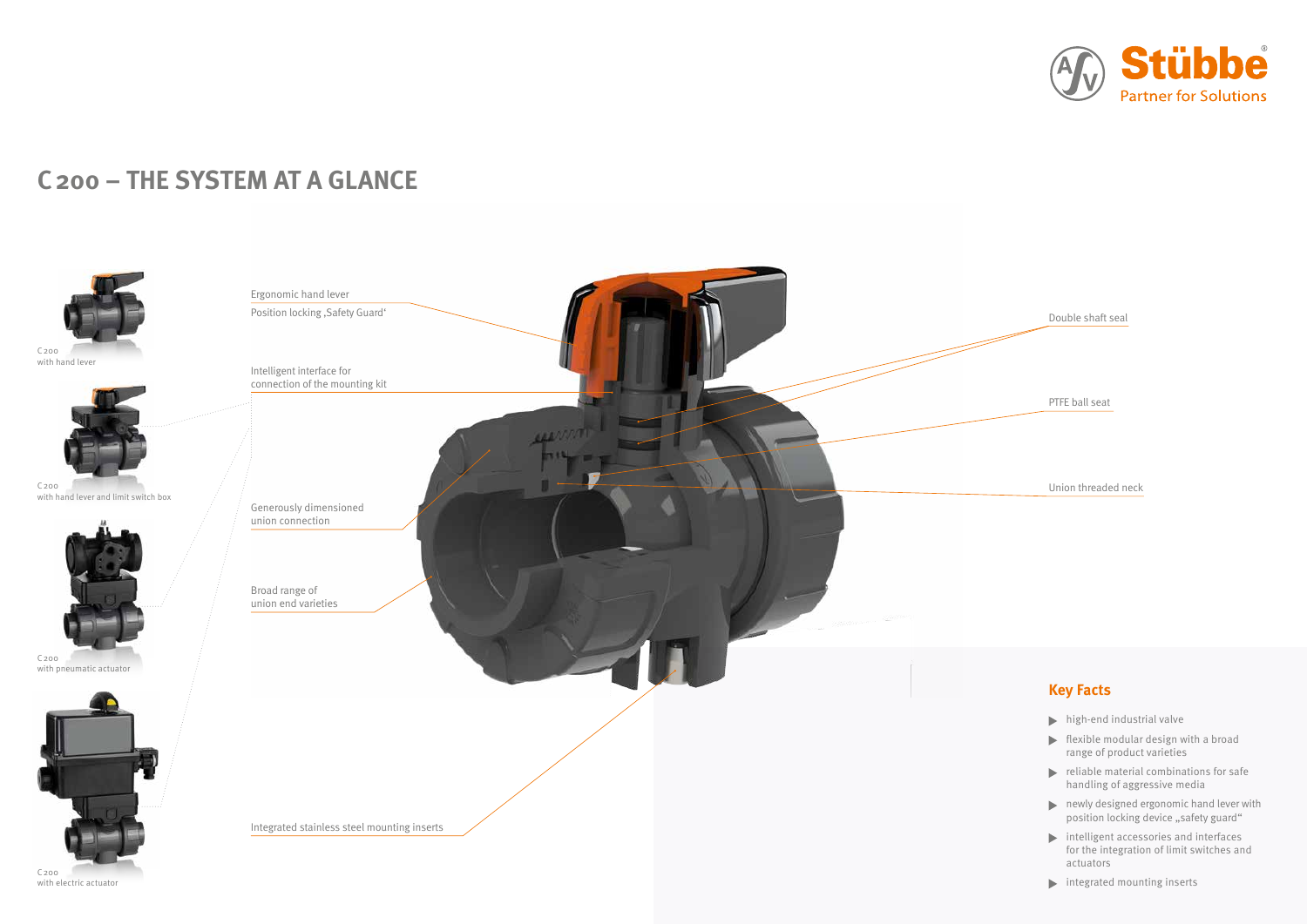# **Material**

The ball valve C 200 is the result of the The C 200 is a high quality industrial progression of our valves. The goal is to provide a ball valve for all applications in the chemical plant construction. C 200 follows the design guiding material combination, the C 200 chemical consistency.

The new ergonomic design of the operation situation. Due to the reliable principle "form follows function". The ensures safe handling of particularly modern construction combines highest aggressive media. The ball valve is mechanical stability with an excellent available in the following materials: valve with a flexible modular system, offering a solution for a broad variant spectrum for every assembly and PP (polypropylene), PVC-U (polyvinyl chloride) and PVDF (polyvinylidene fluoride) in combination with high-end elastomers.







A redesigned ergonomic handle with position locking , safety guard'. Extremely user-friendly due to the compact design and the optimal connection to the double-sealed spindle. The safety guard function enables the ball valve to lock – in either opened or closed position. The exchangeable inlays are available in three colors (red, blue and green), allowing to label different media strands and applications..

### **Union connection**

Generously dimensioned union nuts with thermo plastic compatible threading. A broad range of union ends guarantee an optimized product with a self-locking thread for an optimum of pipe line force absorption.

### **Ergonomic handle**

# **Product features**

### **Intelligent interface**

The mounting kit connects to the intelligent interface and is being used to assemble the electrical and pneumatic drives as well as housing for the limit switches of all drive model variants. Improved installation and an ideal connection between the ball valve and mounting kit are the results of the development. The connection results in a high stability and guarantees optimal ball valve functions and a more efficient power transmission.

### **Integrated mounting inserts**

Integrated and tear-resistant stainless steel mounting inserts with standardized metric thread for a safe and flexible installation.









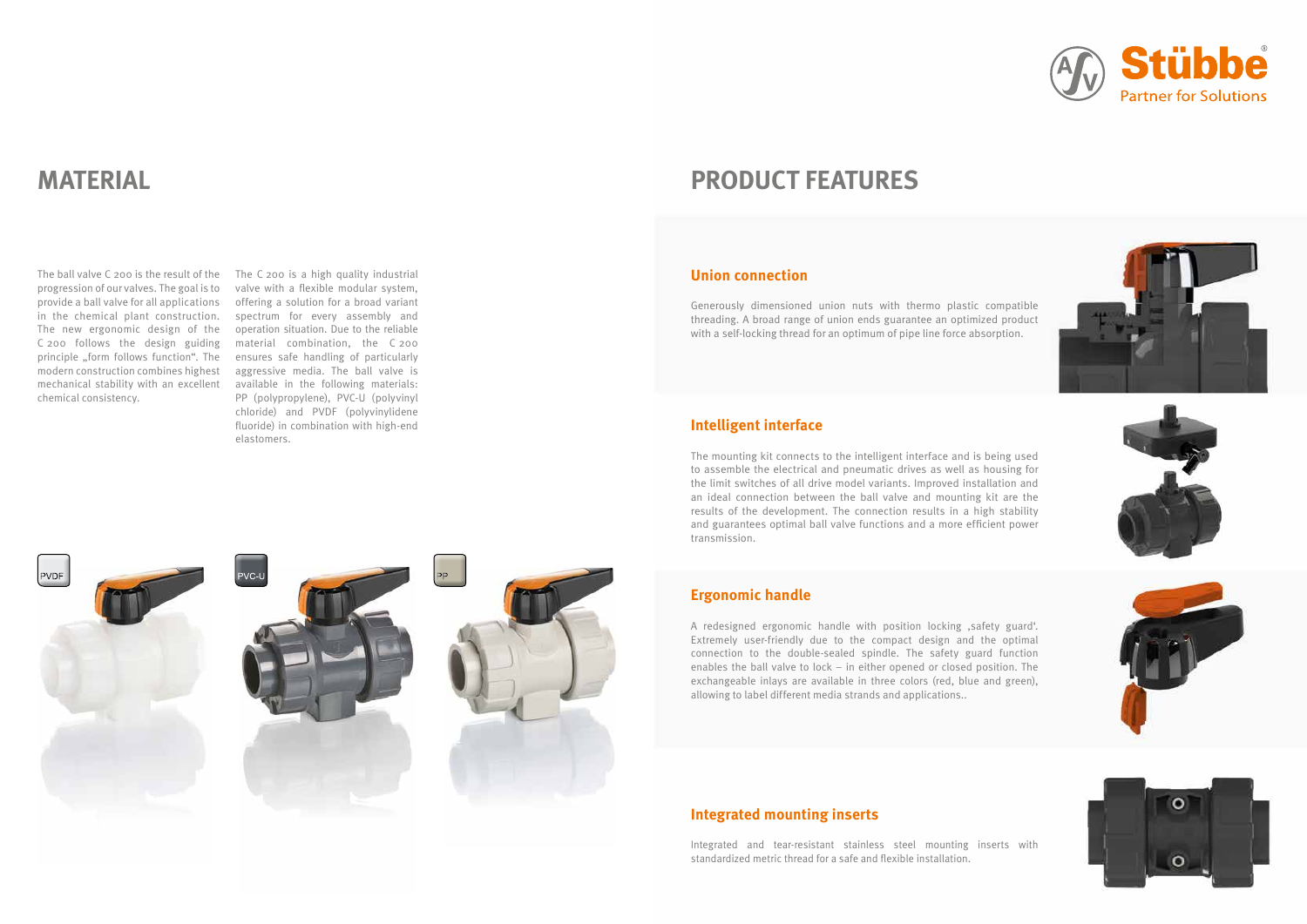**MODULAR DESIGN**





**PVC-U:**socket DIN\* socket ANSI, BS, JIS female thread Rp 1.4571 (V4A): female thread Rp male thread R 2.0401 (Ms): female thread Rp male thread R







- **PVDF socket** DIN\*
- $\bullet$ **PE spigot** (90mm)
- **PP spigot IR** PE spigot (90mm)
- **6** PVDF spigot IR
- **GFR flange DIN PP/St. flange** ANSI
- **PP/St. flange** DIN, ANSI

\* incl. DN 10

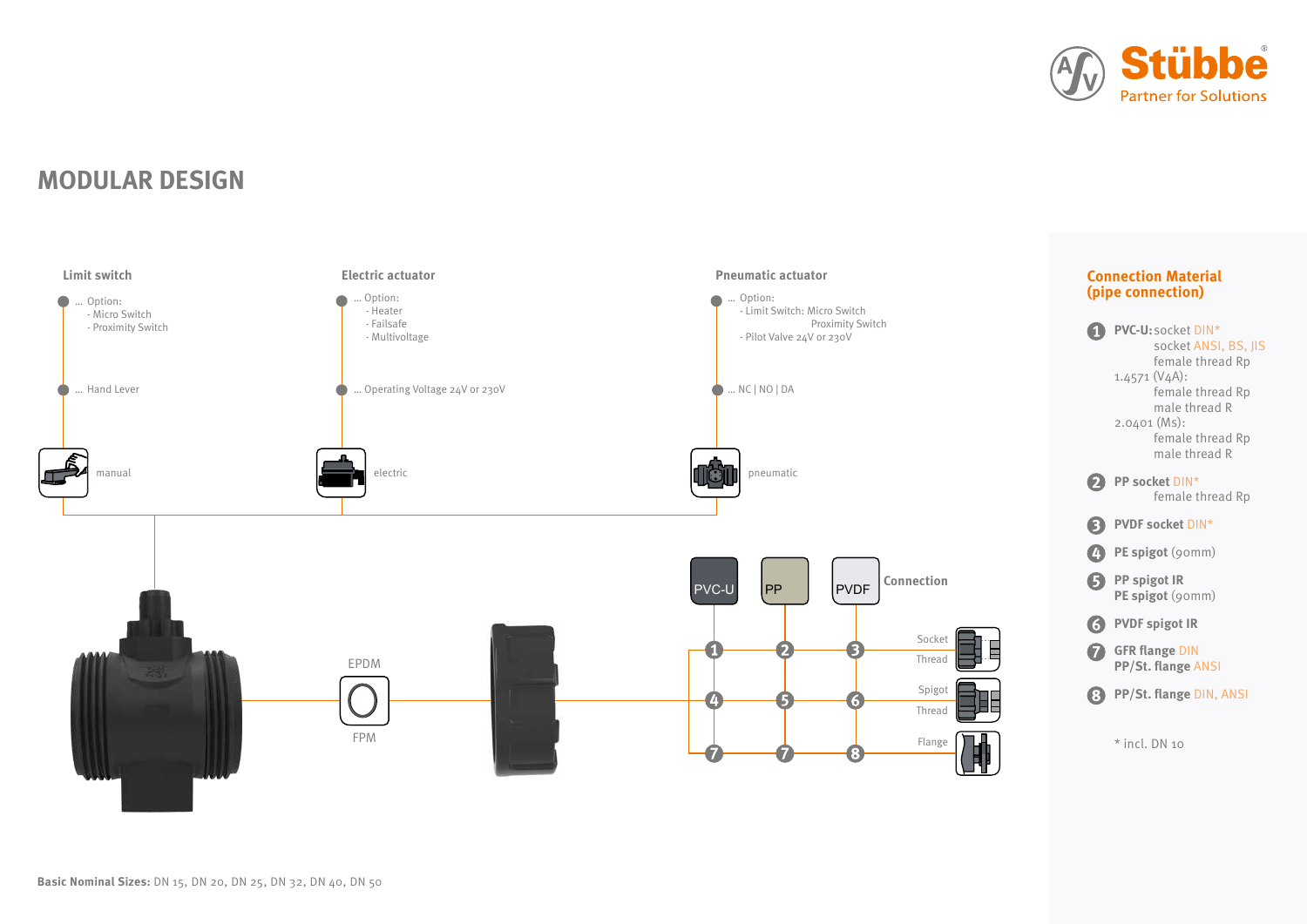

# **C200 – Accessories**

Electrical and pneumatic actuators are available for the automatic powertrain of the ball valve C200. Due to a broad spectrum of options these actuators are combinable for any application.

## **Electrical Feedback**

Micro switches or proximity switches are being used for a safe electrical position feedback of the ball valve. They are placed in the limit switch box which is integrated in the mounting kit. A total of three different limit switches in the protection class IP 67 are available. Through the selection of the desired limit switch option, the terminal position

recognition is certain. With the micro - Proximity switch PNP switches, direct shut-down procedures and high-quality digital polls over the PNP proximity switches are possible. For switching amplifiers or Namur evaluation rates, a ATEX approved version of this product is available.

- Micro switch



- 
- Proximity switch Namur



### **Actuator**

**Drivetrain squar box screw in 14mm or 11mm**

#### **Pneumatic**

- compact design
- robust thermoplastic housing

#### Option:

- limit switch
- pilot valves
- aluminium casing

#### **Electric**

- high-performance 90° actuator



#### - 24V or 230V

- two adjustable limit switches
- integrated manual override

#### Option:

- Multivoltage: 90 240V 50/60 Hz or 12 48VDC
- integrated heating element
- additional limit switches, failsafe,
- feedback 0-20 mA / 4-20 mA / 0-10V / potentiometer
- electric variable speed actuator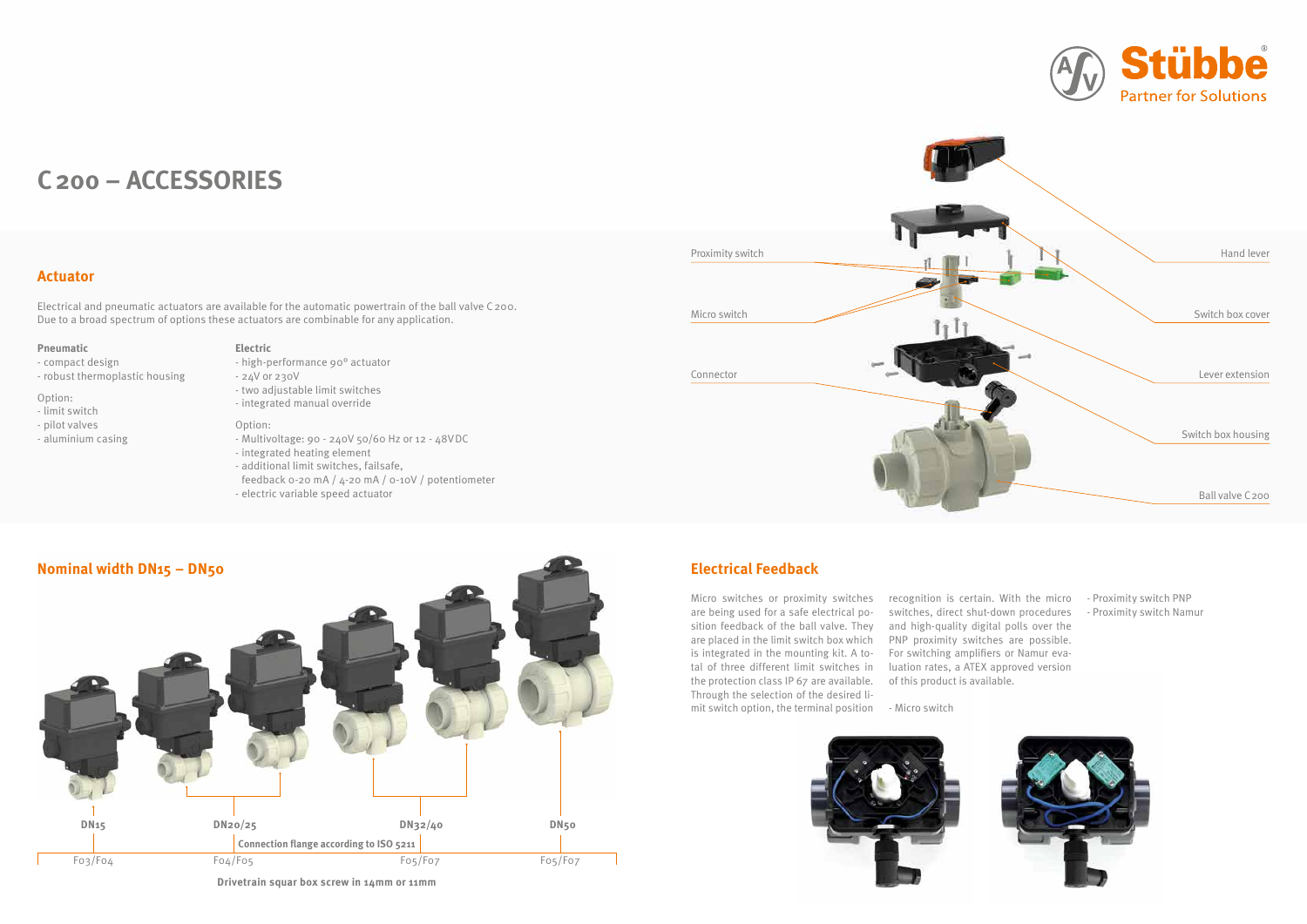| <b>Size</b>                | DN <sub>1</sub> |
|----------------------------|-----------------|
| Material                   | PP, F           |
| <b>Ball Seat</b>           | <b>PTFE</b>     |
| Sealing                    | <b>EPDI</b>     |
| <b>Nominal Pressure</b>    | PVC-            |
| Temperature                | dep(            |
| <b>Kv Value</b>            | dep(            |
| <b>Actuator variants</b>   | man             |
| Drivetrain squar box screw | 14m             |
| Connection flange actuator | acco            |
| Break loose torque         | dep(            |



 $DN 10 - DN 50$ 

PP, PVC-U and PVDF

EPDM, FPM

PVC-U, PVDF PN 16 | PP PN 10

depending on material: from -30 °C to 140 °C

depending on size: from 75l/min to 3200 l/min

manual, electric and pneumatic

 $14$ mm or 11mm

according to ISO 5211

depending on size: 6 Nm – 20 Nm

# **TECHNICAL DATA BALL VALVE C200**

# **Quality Management**

### **ASV Stübbe development technique**

Our development technique is "State of the Art". For the development of the best products we not only invested in a team of experts, but also in the newest software solutions. Solid Works, Ansys and CF Turbo are standard for us. Our team of highly experienced engineers and developers combine their know-how with highquality software technology to audit strength and deformation simulators (FEM) for stress analysis and the maximum exposure of the components. In addition, a number of quality tests in our in house laboratory are performed to obtain and exceed national, international and internal standards.

## **Developed and qualified according to ISO standards**

- DIN EN ISO 16135 Industrial valves – Ball valves of thermoplastics materials
- ISO 9393

Thermoplastics valves for industrial applications – Pressure test methods and requirements